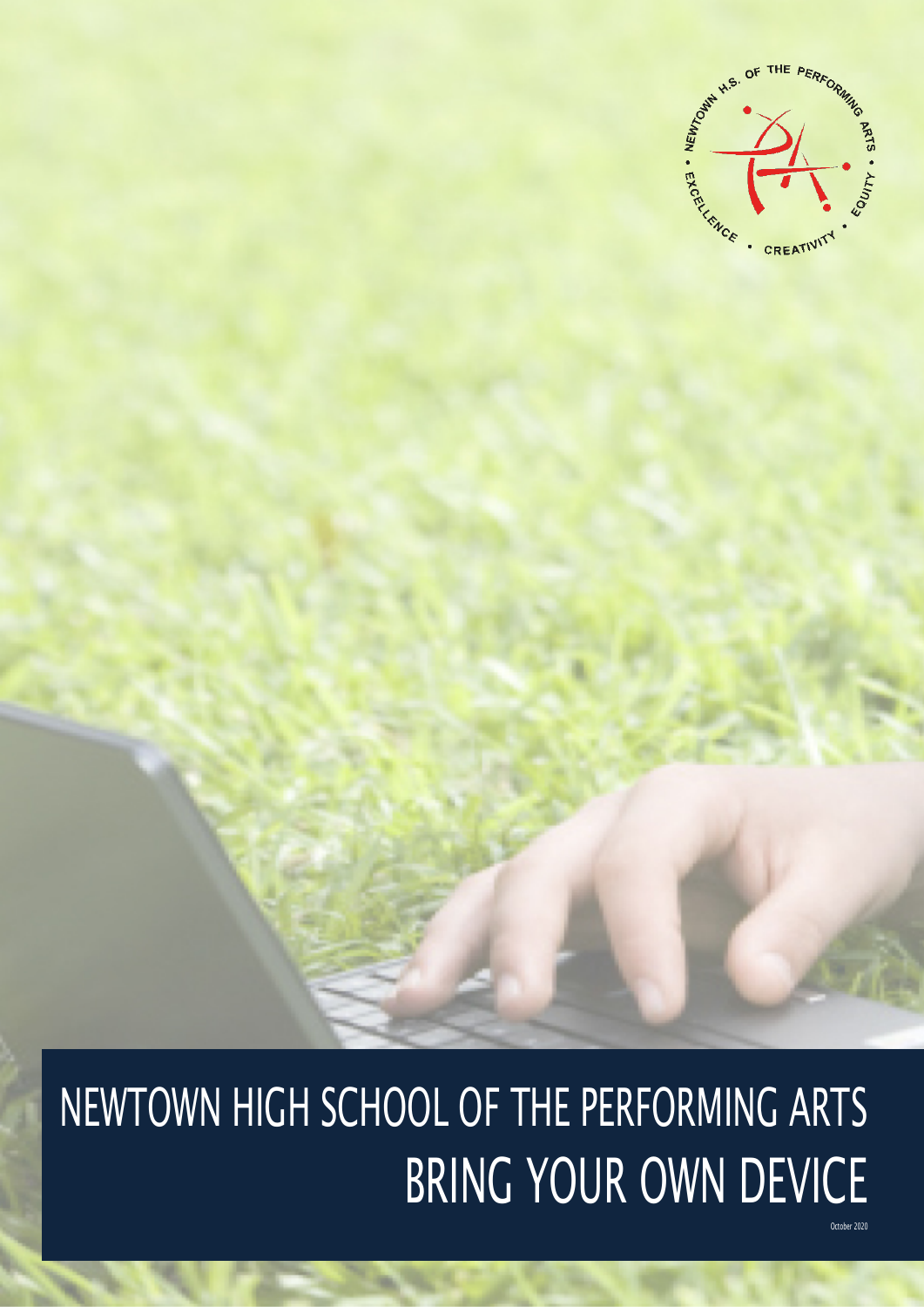## **|** BRING YOUR OWN DEVICE POLICY

#### **1. Purpose**

- a) The purpose of this Bring Your Own Device (BYOD) policy is to provide guidelines for students regarding the use of personal devices at Newtown High School of the Performing Arts.
- b) Access to the school's and the Department of Education's network, including the internet, will be made available to students primarily for their learning activities where appropriate.
- c) This policy highlights the expectations of students and their responsibilities concerning the use of personal devices.
- d) The term personal device refers to any approved technology device brought into the school and owned by students.

#### **2. References**

- a) School
	- i.NHSPA Behaviour Management Policy (available on the school's website)
- b) Department of Education

i.Student use of digital devices and online services

<https://policies.education.nsw.gov.au/policy-library/policies/pd-2020-0471>

#### **3. BYOD equipment**

- a) Students are expected to bring their device every day. Should a student forget to bring their device to school, they will be able to borrow a device from the school's Tech Hub for the day. Devices should be collected between 8:35am and 8:45am and returned between 3:10pm and 3:20pm on the day. If a student persistently forgets to bring their device to class on two or more consecutive lessons, they will be placed on a Classroom Contract in that subject and parents/carers will be informed in writing in accordance with the school's Behaviour Management Policy.
- b) Students are responsible for managing the battery life of their BYOD and acknowledge that the school is not responsible for charging their devices. Students should ensure that their devices are fully charged and in good working order before bringing them to school.
- c) Students must have current antivirus software installed on their BYOD and must continue to maintain the latest antivirus definitions.
- d) Students must not establish personal hotspots that circumvent the Department of Education or School networks.
- e) Internet access will be provided to students through the Department of Education. Internet filtering will be applied to BYODs whilst connected to this network. This filtering will not be applied when connecting through other networks.
- f) Students and parents/carers are responsible for ensuring the device brought to school meets all the requirements of the Device Specification.
- g) Students should not attach any school owned equipment (eg. printers) to their devices without the permission of the Principal or their delegate.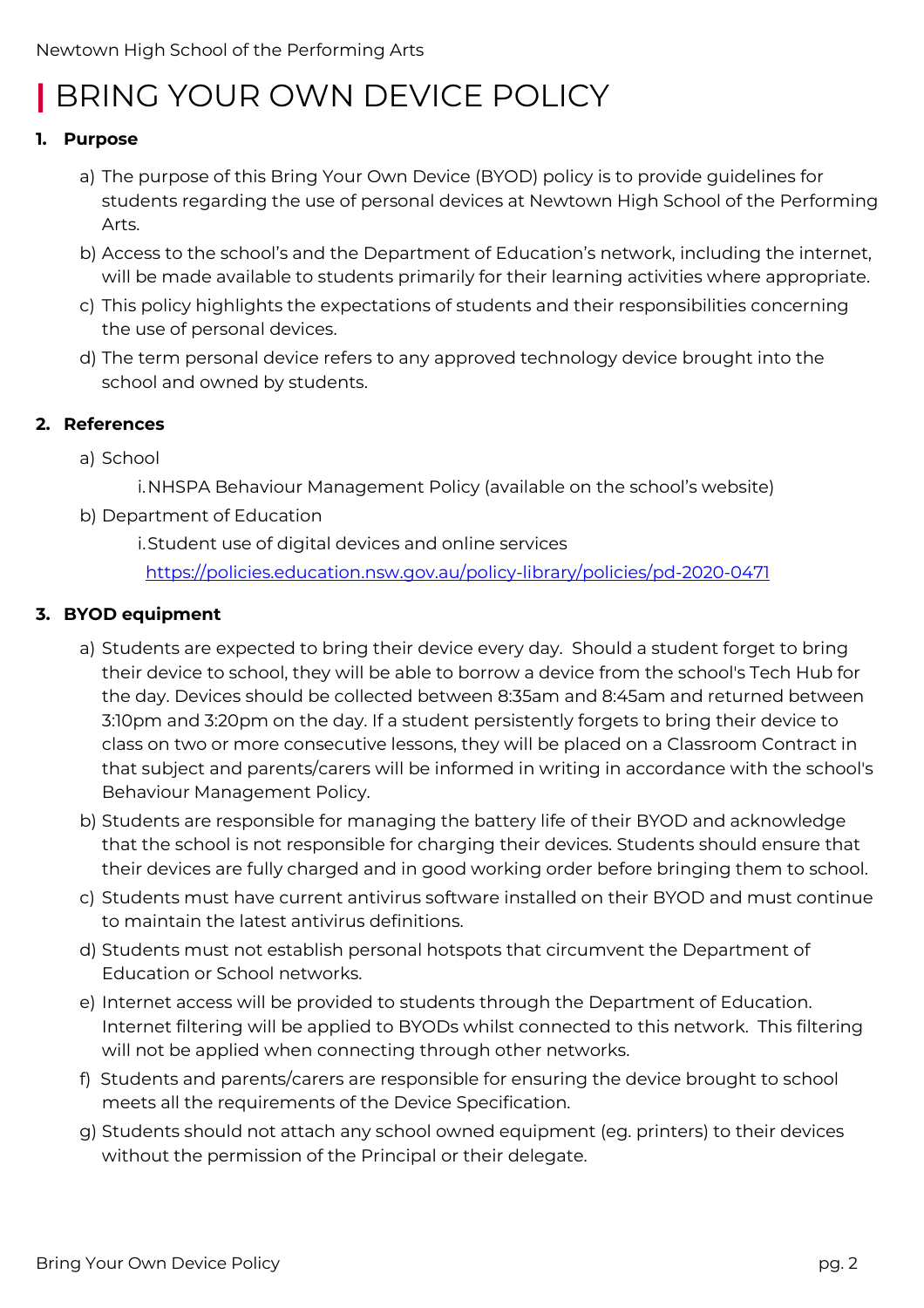Newtown High School of the Performing Arts

- h) In circumstances where a device is damaged by abuse or malicious act of another student(s), the Principal or delegate, having regard to all the circumstances of the matter, will determine if the student is responsible for the damage to the device and whether costs incurred should be borne by the other students/parents/carers.
- i) Students should label their device for identification purposes. Any unauthorised or unregistered devices will be removed from the network.

#### **4. Standards for BYOD care and support**

- a) Students and parents/carers are wholly responsible for the care and maintenance of their device. Under no circumstances will the Department of Education or Newtown High School of the Performing Arts accept liability for the theft, damage or loss of any student's BYOD.
- b) Students are responsible for entering their user credentials (username/password) required in order to access the School or Department of Education networks.
- c) Students should not expect to receive any IT support from school staff, regional IT support staff or from the Department of Education.
- d) The school is not responsible for data backup or data loss of the device. It is advisable to use a secondary device such as cloud storage or a USB.

#### **5. Long term care and support of BYODs**

- a) The Department of Education clearly states students and parents/carers are solely responsible for the repair and maintenance of their own device. It is not the school's or Department of Education's responsibility.
- b) Parents should consider contacting their insurance company to determine the cover available for BYODs. As a guide, a suitable insurance policy would cover against accidental damage, damage from falls or liquids, theft, fire, vandalism and natural disasters.
- c) Students must void the use of peripheral devices, such as but not limited to chargers, charging cradles, docking stations as per Work Health and Safety regulations.

#### **6. Acceptable use of BYODs**

- a) For education purposes and to support student learning.
- b) BYODs are brought to school at students/parents/carers own risk.
- c) Students and parents/carers must read this policy and sign the acceptance form before students devices will be connected to the DoE or school's networks.
- d) Students and parents/carers must agree to comply with the school's and DoE's policies concerning their use of devices at school and while connected to the schools or Department of Education's networks:
	- i. Student Behaviour Management Policy
	- ii. Student Bring Your Own Device Policy (BYOD)
- e) Students must follow teachers' directions as to appropriate use of their devices in class.
- f) Using the school's or Department's network to seek out, access, store or send any material of offensive, obscene, pornographic, threatening, abusive or defamatory nature is prohibited. Such use may result in legal and/or disciplinary action.
- g) Misuse of BYOD may result in the device being confiscated by the school and returned to students at the end of the school day. If students use their device inappropriately at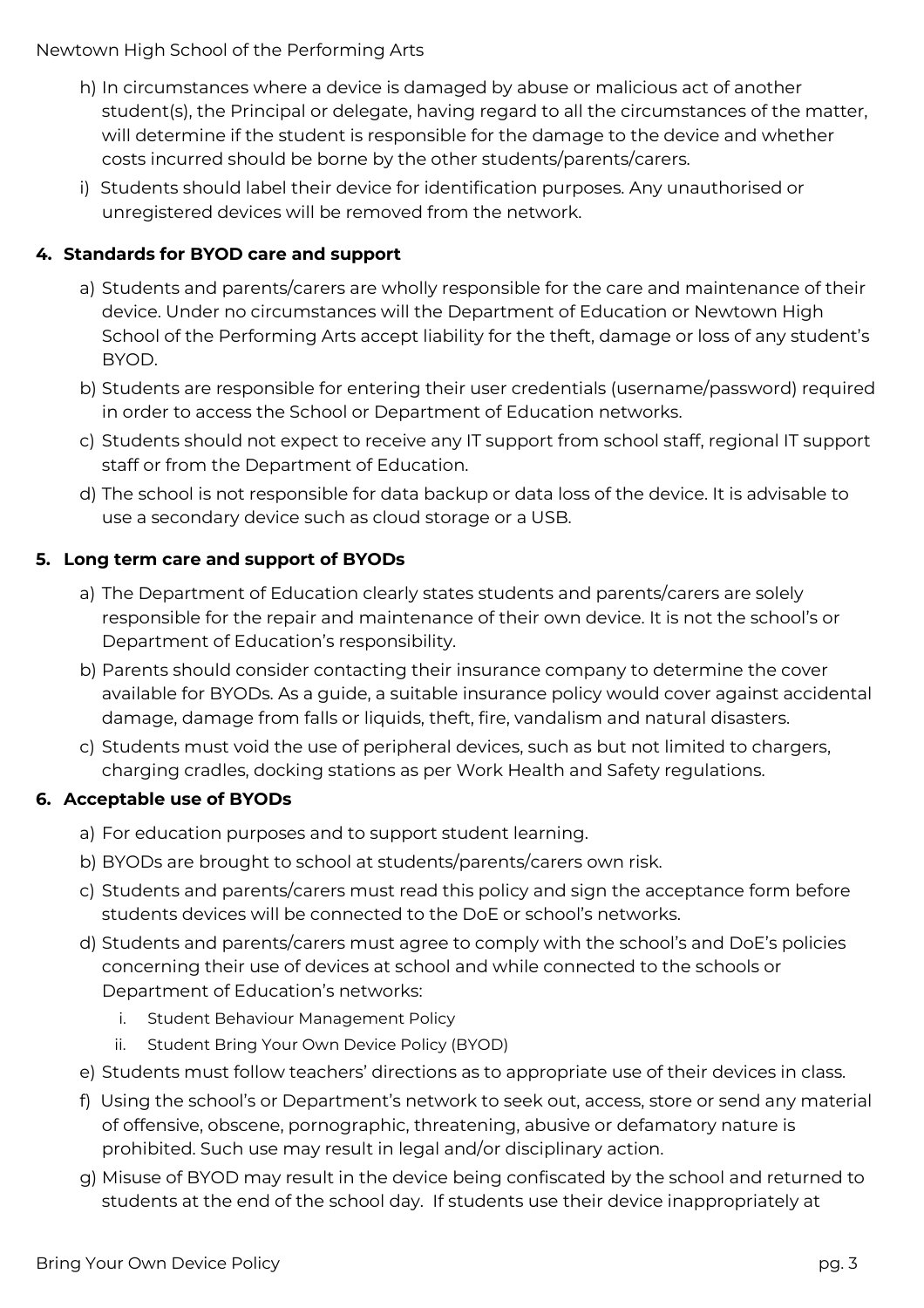school, on three occasions, parents will be notified and required to come to the school to collect the device.

- h) Students shall not create, transmit, retransmit or participate in the circulation of content on their devices that attempts to undermine, hack or bypass any hardware or software security mechanisms that have been implemented by the Department or Newtown High School of the Performing Arts. This may result in legal and/or disciplinary action.
- i) Students must not copy, transmit or retransmit any material that is protected by copyright, without prior permission from the copyright owner.
- j) Mobile phone voice and text messages use by students during lesson times are prohibited by this policy.
- k) The Principal or their delegate retains the right to be the final arbiter of what is, and is not, appropriate use of BYODs at Newtown High School of the Performing Arts, within the bounds of NSW privacy legislation.
- l) The consequences of any breaches of this policy will be determined by the Principal, or delegate, in accordance with the school's Behaviour Management Policy.

#### **7. Privacy and Confidentiality**

- a) Students must not take photos or make video or audio recordings of any individual or group without the express permission of each individual being recorded and the permission from a teacher.
- *b) Students must not publish material of any individual or group to the internet, including sites such as Youtube or Facebook. The school and the Department does not accept liability for material published.*
- c) Never publish or disclose the personal information of a staff member or students without the person's explicit permission. Personal information includes, not limited to, names, addresses, photographs, credit card details and telephone numbers of themselves or others.
- d) Ensure privacy and confidentiality is maintained by not disclosing or using any information in a way that is contrary to any individual's interest.

#### **8. Monitoring, evaluation and reporting of BYOD requirements**

- a) NHSPA and the Department conducts surveillance and monitoring of its computer systems to ensure the ongoing confidentially, integrity and availability of its business and education services. Monitoring is conducted in accordance with NSW and federal legislations.
- b) Any unauthorised or unregistered devices will be removed from the network.

The school reserves the right to update this policy and the guidelines referenced as technologies change or as required.

#### **Terms within this policy**

- The Department or DoE refers to the NSW Department of Education
- The School refers to Newtown High School of the Performing Arts
- BYOD refers to Bring Your Own Device
- Device refers to Bring Your Own Device